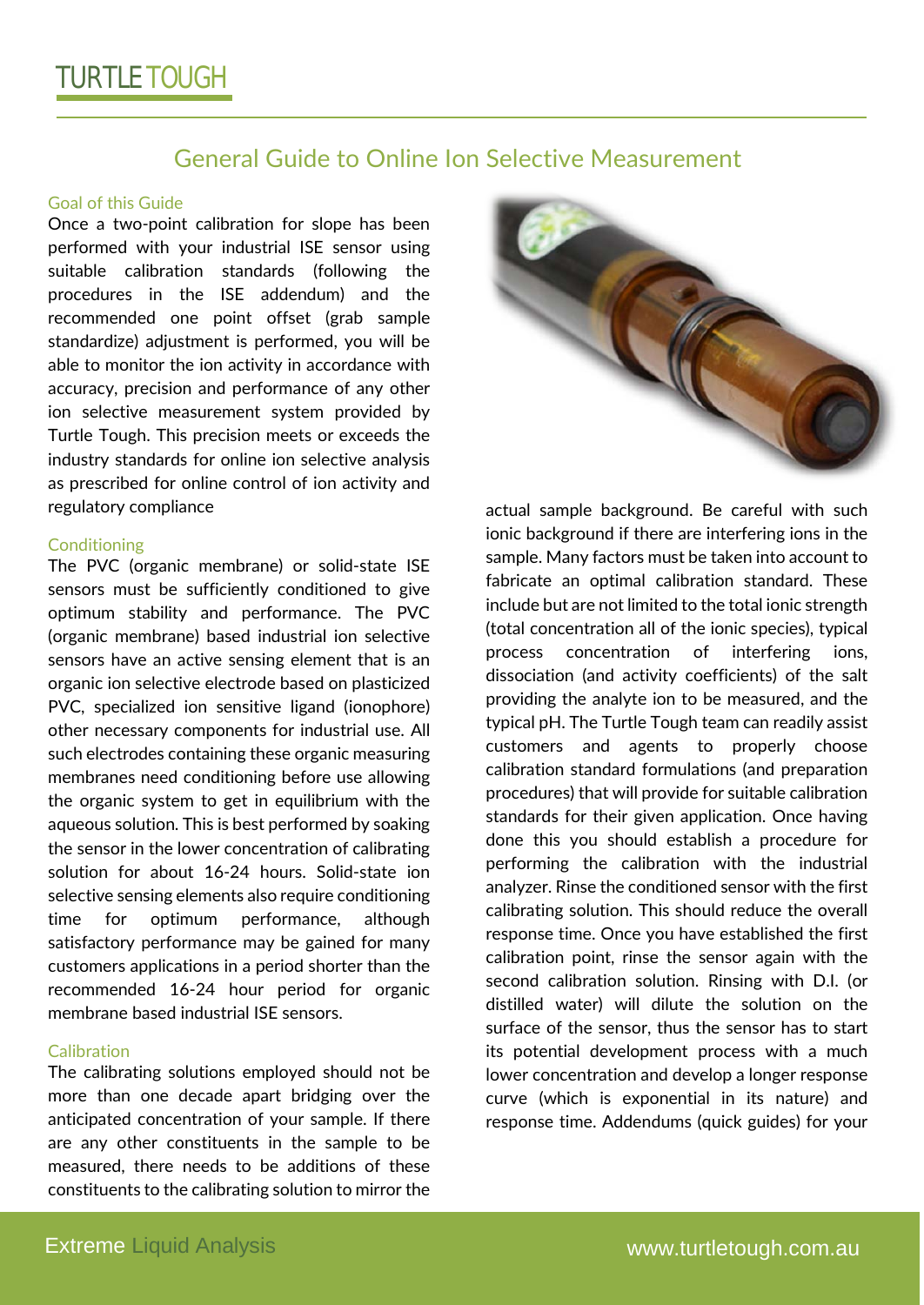given online ion selective measurements are available on request. The ISE addendums are specific to the particular Turtle Tough ISE sensor model(s), and the specific type of ISE analyzer.

#### Temperature Considerations

The reading you obtain either during calibration or measurement is temperature dependent as described in the Nernst equation which is the basis for every potentiometric measurement. There is a built in temperature sensor which is about 1.5 inches (38 mm) from the interface of the sensor to the measured solution in the standard configuration or about 0.5 inches (13 mm) from the interface of the sensor to the measured solution for the ACCU-TEMP option. If there is a temperature difference in the solution the sensor has to reach into equilibrium with the solution itself and not the air or other environment. The time for the temperature reading as based upon the resistance of the temperature compensation (TC) element (typically a PT100, PT1000 or Balco 3K element) to agree with the temperature of the measured solution, will depend upon the location of the TC element (standard or ACCU-TEMP) and the rate of the temperature change. This time for equilibration can vary from as little as 1-2 minutes to as much as 30-60 minutes under some conditions. If the temperature is fluctuating or the sensor temperature is not in equilibrium with the solution temperature so will your "reading" even if your analyte ion activity is unchanged.

### Effect of Temperature Compensation on Online **Measurements**

The Nernstian defined effect of temperature on electrochemical measuring systems (for monovalent captions such as NH4+ and anions such as F-) is 1 mV for every  $5^{\circ}$  Celsius change in temperature. As the relationship between the activity of any analyte (measured) ion and the mV potential is logarithmic, in practical terms this means that a 1 mV change in potential will alter the concentration reading by at least 4% of any actual value. This 4% (minimum) value assumes that either no temperature compensation is employed or that



there is a 5° celsius temperature offset between the temperature derived from the TC element and actual temperature. Simply stated, a 5° Celsius discrepancy in temperature measurement will result in changing the reading at least 4% of the actual value, assuming that no other factors are present that would cause a larger error (see points below for details).

It should be noted that an ion selective sensor can only measure activity rather than concentration. The temperature induced change in the activity coefficient of the analyte ion for a given chemical system is often more then 4% of the change indicated for the uncompensated ISE sensor

The direction temperature induced activity coefficient change will differ for each particular chemical system and thus cannot be more generally predicted. Temperature induced changes in ion activity cannot be "compensated" in the same way that we are accustomed to "compensating: for temperature in pH measurements. Even for pH measurements, the assumption that activity coefficient of the hydronium (H+ or H30+) ion does not significantly change with temperature can prove incorrect and contribute to the uncertainty of the measurement.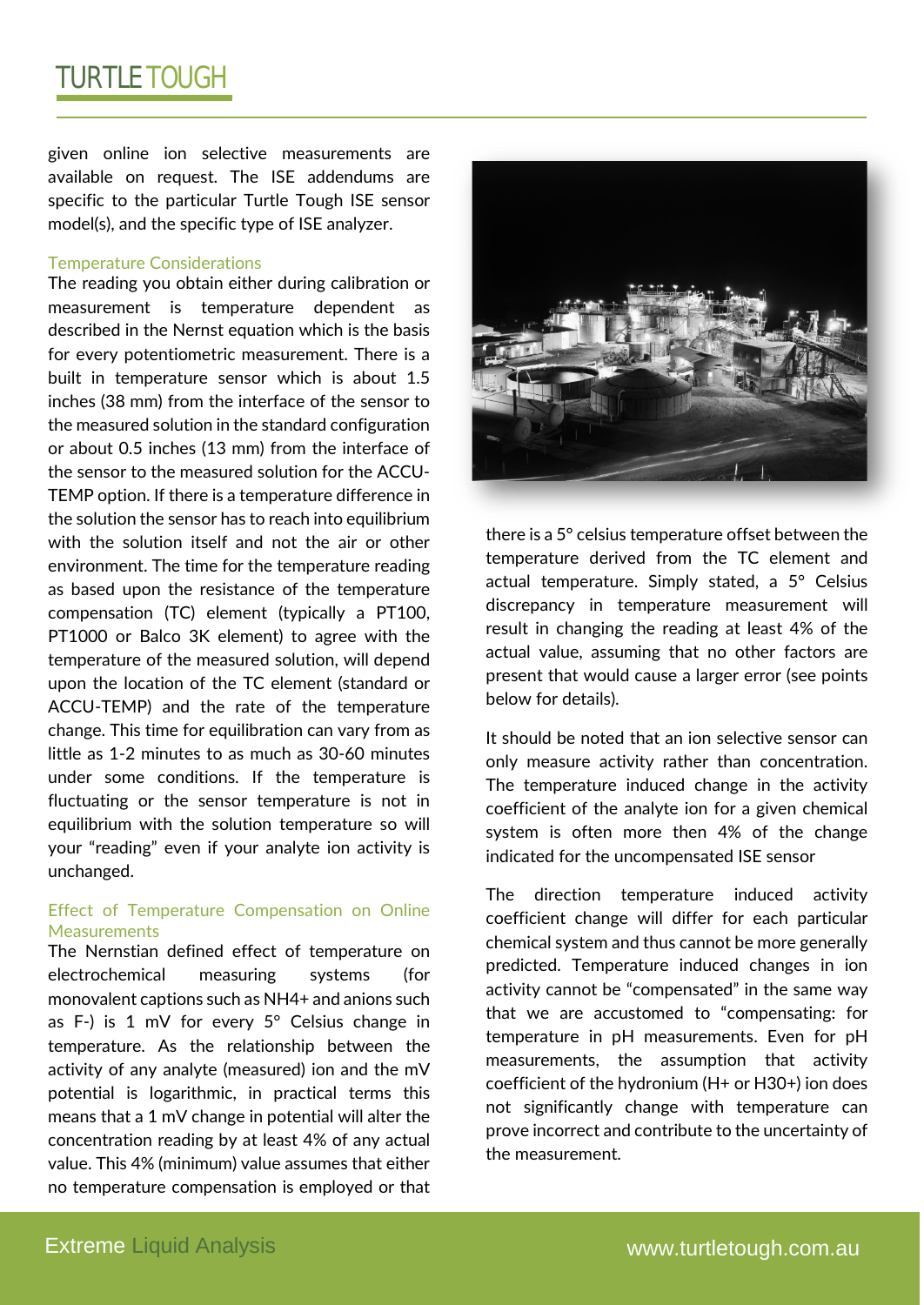# TURTLE TOUGH

Optimum ISE measurement can be accomplished by calibrating the ISE sensor to concentration standards (even though the ISE sensors only measure ion activity and ensuring that there are stable process and calibration solution temperatures. Measurement may be possible under other circumstances with greater uncertainties produced as a result.

#### Other Important Considerations

Like most analytical methods the potentiometric electrochemical methods are based on interpolation, bridging the sample concentration with the two point calibrating solutions. The extrapolation method is not acceptable and is not as accurate on any account. Different concentrations may have different ionic strength and activity coefficients which will contribute to the difference between interpolation and extrapolation. The other reason for using interpolation rather than extrapolation is there may be some non-linearity of the response taking all the factors in account in which case extrapolation is not as satisfactory an analytical method. In some laboratory ion concentration measuring equipment there is an option to perform multipoint calibrations to increase accuracy of the system. Industrial analyzers typically do not provide such an option for a variety of reasons.

## Uncertainty & Reproducibility in Electrochemical **Measurements**

The relationship between the activity of any ion and the measured potential is logarithmic, which in practical terms means that one (1) mV change in potential will change the concentration reading at least 4% of any actual value. Potentiometric electrochemical systems are at best defined under laboratory conditions to that degree of uncertainty, but there is often a greater degree of uncertainty in the industrial arena for many reasons. Such optimum laboratory arrangements (with an approximate uncertainty of 4% under ideal conditions) typically require special reference systems, salt bridges, strict temperature control. In addition, measurement of unknown samples is



performed immediately after a two-point (or often a multi-point) calibration has been performed for sensitivity. In addition, sample conditioning and various background solutions are often added to the unknown sample to adjust the pH, ionic strength and minimize the difference between the background of the calibration and measured solution. Recalibration between tests as required is not uncommon and there are well established solution and equipment handling procedures in place to further minimize uncertainties.

The goal of reproducibility to within 5% (but not necessarily accuracy in the analytical chemistry use of the term) based upon good process sample and temperature stability is realistic, provided that a reliable laboratory method is available to determine the activity of grab samples for use with the industrial standardize (1-point) offset calibrations. Under ideal process control conditions (very stable process sample and calibration standards with nearly isothermal process and laboratory conditions) Turtle Tough customers performing some ISE measurements have reported reproducibility to with  $+/-$  0.5 mV (2%). Less optimum process and thermal stability may yield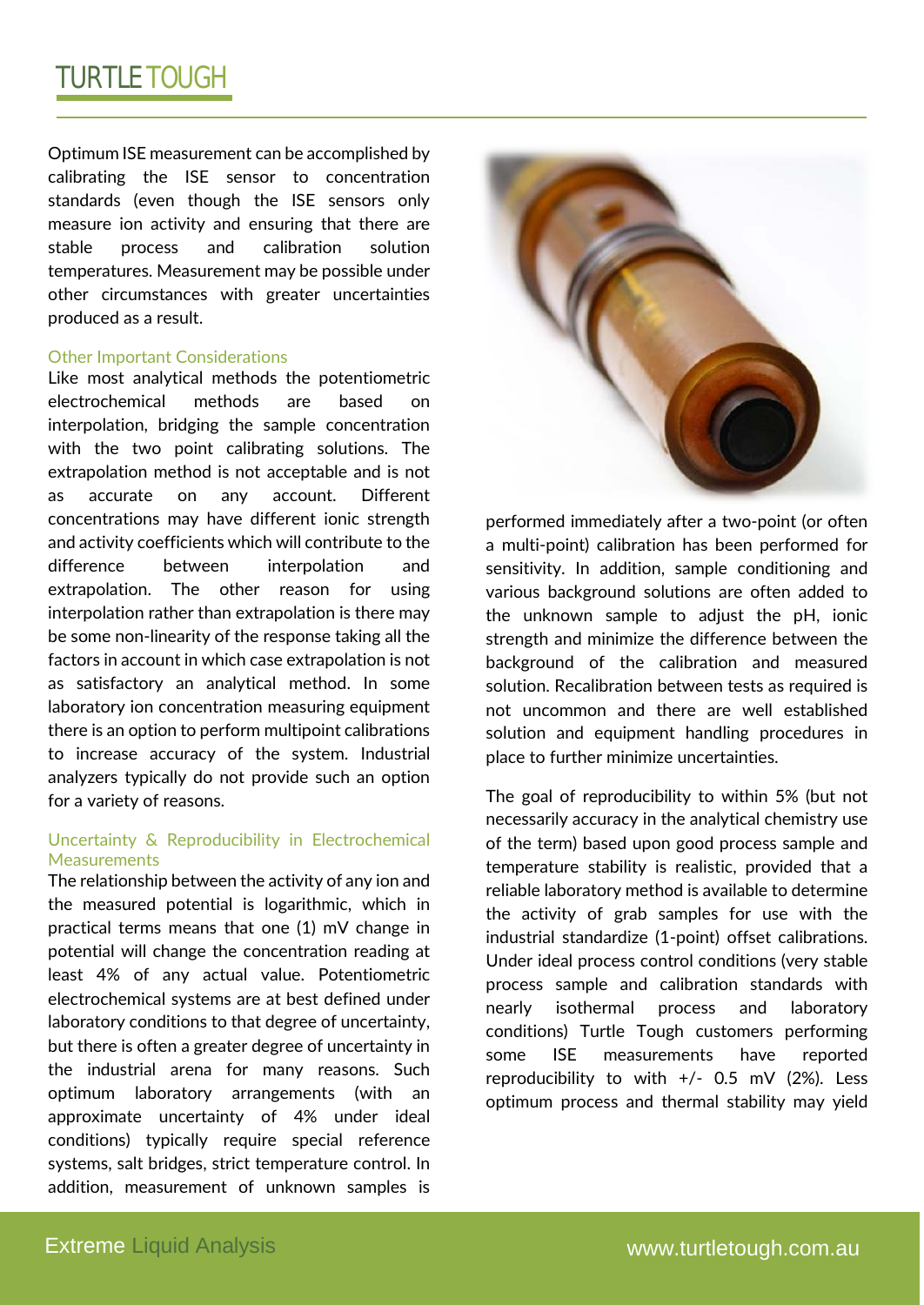# TURTLE TOUGH

correspondingly greater amounts of uncertainty and error. The one-point offset calibrations are typically performed while leaving the sensor in service to reduce the heat cycling of the sensor and minimize the amount of time spent waiting for the sensor to obtain thermal and electrochemical equilibrium with the process sample. Significant changes in process sample composition, analyte concentration, pH and/or temperature may make the goal of reproducibility with 5% uncertainty difficult to achieve.

### Industrial Process & Installation Conditions Effect on ISE Measurements

Turtle Tough industrial ISE sensors can be installed into service by use of an inline installation (flow cell) or by immersion or submersion style installation. For inline installation, care should be taken to not exceed the flow pressure rating of that given sensor. Optimal performance will be achieved by having a slow continuous flow past the sensor. Thermal equilibrium between the sensor and process solutions at elevated or depressed temperature (not at 25 degrees Celsius) is generally better achieved via immersion or submersion installation styles.

Care must be taken for both inline and immersion/submersion installation styles that air bubbles are not present on the sensing element. Air bubbles present on the sensing element can cause erroneous and erratic readings. This potential problem is best alleviated by installing the ISE sensor at angle of approximately 45 above the horizontal (whether inline or in tank).

Turtle Tough ion selective sensors should never be installed in a horizontal or inverted configuration as this may lead to erratic and unreliable reading. In addition, most Turtle Tough industrial ISE sensors are liquid or semi-liquid filled and as such may have a small air pocket inside the sensing element. To ensure that there is not an air pocket caught inside the sensing element, simply shake the ISE sensor gently downward. The small capillary force holding the air bubble in place inside the sensing element will be overcome by even a gentle downward shake.



### Statement of Purpose and Limitations for this General Guide to Online Ion Selective **Measurement**

While these guidelines and technical notes are not intended as an exhaustive guide to online ion selective measurement, they are good general starting point for those unfamiliar with online ion selective measurement to better understand many of the capabilities and limitations of PVC (organic membrane) and solid-state based industrial ion selective sensors.

- This general guide is also not a replacement for the specific instructions (ISE Addendums) for use of specific Turtle Tough industrial ISE sensors
- Each industrial ion selective sensor has specific capabilities and limitations indicated for each ion selective sensor model. These specification sheets for each ISE sensors are available freely on request from our staff. Care should be taken to review these capabilities and limitations to ensure that you particular intended use falls within the specified parameters.
- NO technical document is a replacement for direct technical support and consideration of your particular ion selective applications from the Turtle Tough team by a qualified chemist (or authorized Turtle Tough independent distributors and/or agents). It is only through the approval of the factory (or qualified agent) that you will be able to purchase the online ISE measurement system for a particular